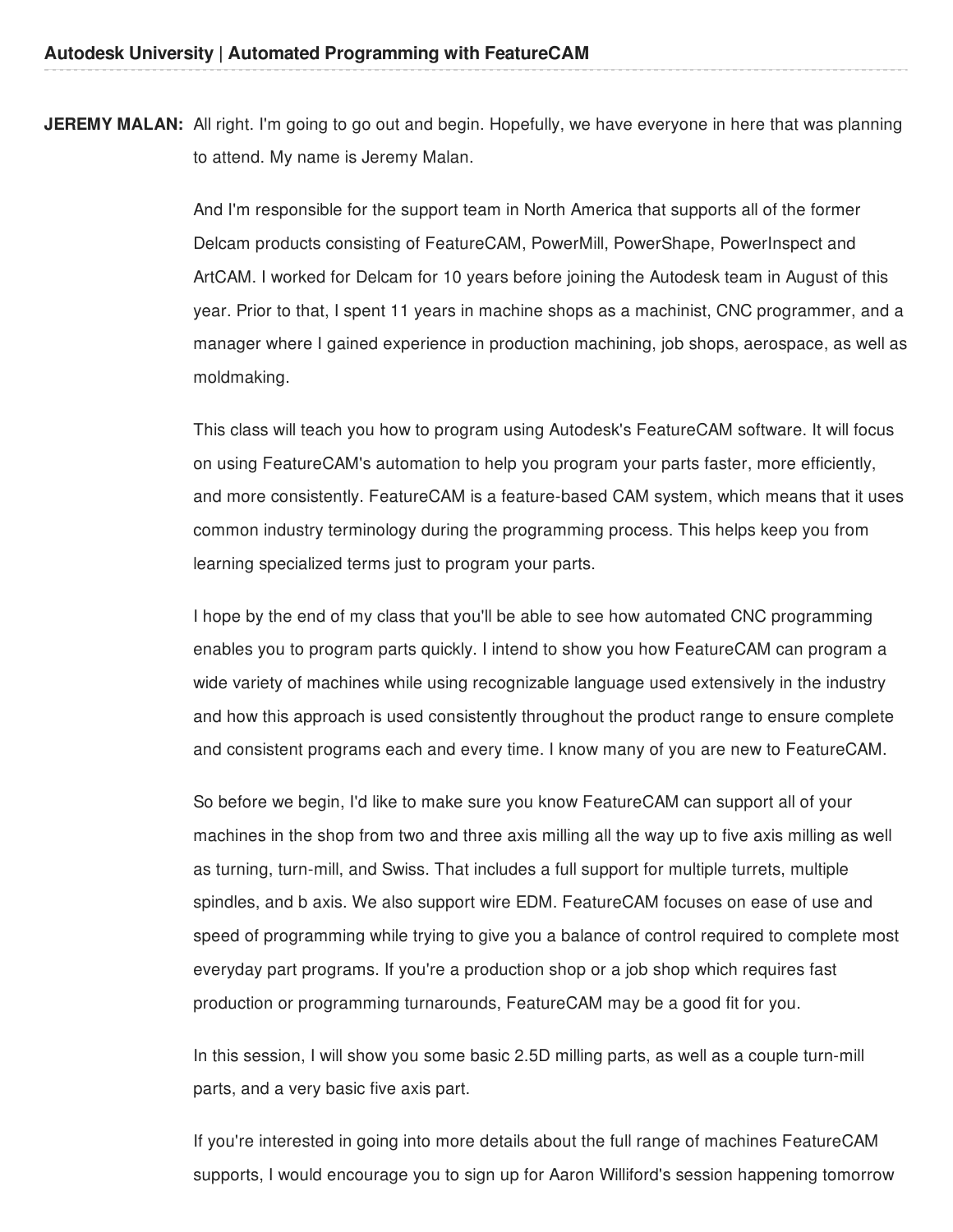afternoon. If you'd like more information on his session, come see me at the end of this one.

So what do I mean by program using recognizable language used extensively in the industry? FeatureCAM uses common shop terms. Milling features are defined as features such as holes, grooves, pockets, bosses, sides, maybe faces. Turning features are defined as features such as turn, bore, hole, grooves.

Oftentimes, a feature will consist of multiple operations required to machine the feature. As we will see, FeatureCAM does most of this work for us ensuring that we do not forget any steps and ensuring we program consistently each and every time. In FeatureCAM, you draw or important your part. You identify the features, simulate, and generate NC code.

FeatureCAM automatically determines the rough and finish operations. It selects all of your tools, calculates your feeds and speeds, and determines the step overs and step downs for each tool. Let's take a look at this in action.

In this demo, I'll create a very common looking part you might see in any machine shop. The point of the demo is not the part, but rather to show you exactly how FeatureCAM works. I have to work magic to switch now from PowerPoint to FeatureCAM.

All right. So I'm going to go ahead, and I'm going to create a new part. And, again, FeatureCAM is wizard driven. So it's going to kind of guide me through the process as I do this.

First thing I do is I select the type of part I want to create. I want to do a milling set up. I say, OK. And it's going to ask me what's the dimensions of my stock.

So I get to define what my stock is going to look like. I want to do a block. I'm going to do 4 inches by 4 inches and 1 inch thick. I'm going to choose aluminum for my material, tell it whether or not I want to do three, four, or five axis programming, and then give my fixture ID, which is going to be my work offset for the machine.

The next thing I want to do is I want to align my G54 to the block of material here. I'm going to choose the lower left corner. And then we'll finish that.

I'm now presented with the stock properties. If I wanted to make any changes here, I could. In this case, I'm happy with what I created. I'll say, OK.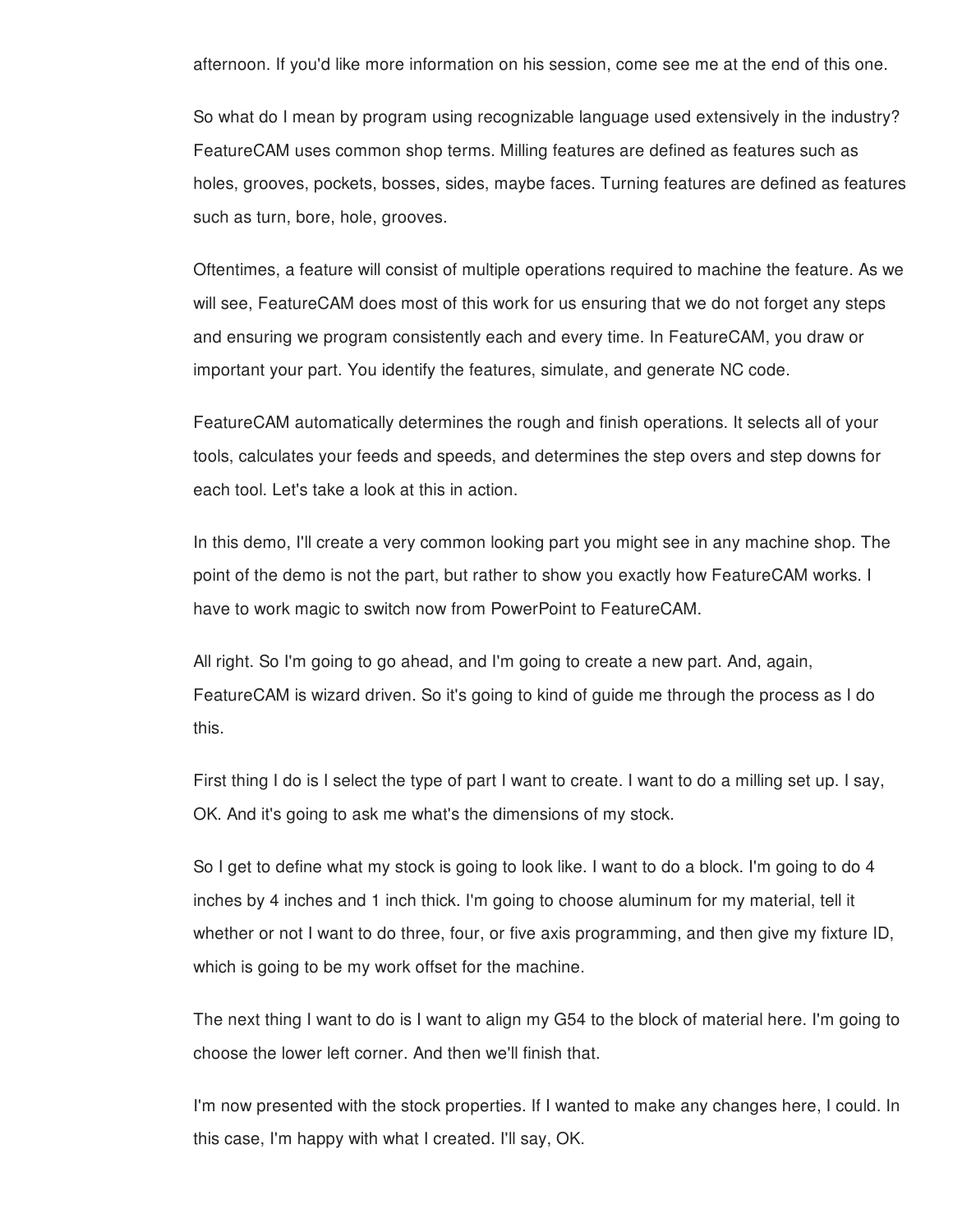I'm going to go ahead and turn on some grid points. So I'm just going to make some basic geometry. So following these steps here, I've got my stock. The next step is geometry.

I'm going to create a circle. And I'm just going to eyeball one in the center here, a couple of circles over here. The next step is I want to create some lines that connect these circles.

Going down my steps, I can see I now need curves. I'm going to create a closed curve and use that to make a pocket feature. So I'll come down surfaces, solids. And I'm not working with those right now. So we go straight down to features.

I can say pocket. I've already got my curves selected. And I'm going to enter some basic dimensions for this part. In this case, I want a 1/2 inch depth. And I'm going to leave everything else alone for now.

I'm going to do a rough and a finish. And I'm just going to say Finish. Over here on the right, I can see that FeatureCAM's created a rough and finish operation.

It's picked my tool, my feeds, and my speeds. If I do a 3D simulation and slow that down a little bit, we can see we went down into the material. We rough it out, and then we do the finish.

Now, let's say after I've created this pocket, engineering comes to me. They say, I'm sorry, we've made a mistake. This top radius here, rather than being a 1/2 inch radius, that should have been a 1/4 inch.

I can come in here. I can change that to a 1/4 inch radius. As soon as I hit modify, I can see my tools change. And the way that I go about cutting that pocket changes.

We now rough this out with a 1/2 inch end mill. It comes in with a smaller tool that can clean out that corner. It does kind of a semi-finish in the corner, and then does a finish tool path.

I want to add to this a little bit more. I'm going to go in here. And I'm going to create a 0.0010 chamfer. If I was in the shop, I would probably really want to edge break this. And, again, we can see it automatically creates those for me.

We simulate it. It's already moved them. It knows my chamfer has to come after my rough and my finish. And let's put that in place.

Let's take this a little bit farther. Let's add a 7 degree draft angle. And let's do a 16 inch bottom radius. When I apply this, again, we're going to see all the tools change. We're going to see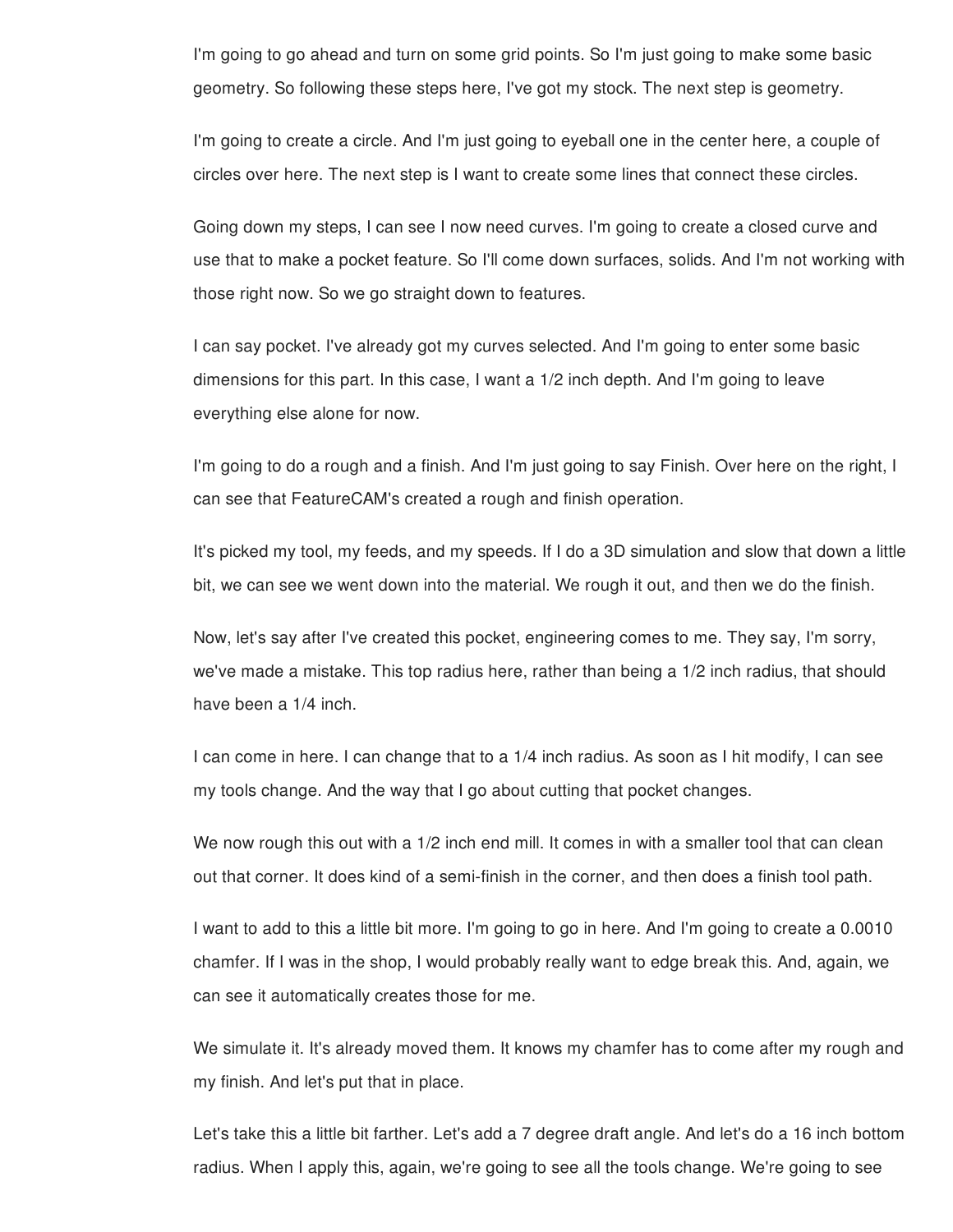the shape of the feature change here.

All of my feeds and speeds are calculated for me. For the last step on this part, I want to go in. And I want to add a couple of holes on here. I could draw my holes out if I wanted to. Or, I can just create those holes from dimensions.

So I'm going to go hole. I'm going to make a pattern of it. I'm just going to do a standard 1/4 inch diameter hole. I'm going to go through.

We can see here if I wanted to I can create a whole list of different types of whole features here. I'm going to make a rectangular pattern, put these 3 and 1/2 inches apart, and then offset that up. I can choose here whether I want to do a spot drill, a pilot drill, a drill, reem, bore.

In this case, I'm going to accept the defaults. I can see I've got my spot drill, my drill. I'm just going to go ahead and say Finish to that. And we'll simulate that one last time.

One of the most important things that I forgot to point out on this is in every step along the way here I'm generating my NC code as I'm going through and doing this. So in this case, I'm running a Haas post. I have the NC code right here. This is ready to go out to the machine.

Here we go. All right. So using the part that we just did as an example, in a traditional operation-based CAM system, I would have had to create multiple rough operations for my pocket. This would be to account for the taper and the radius. I would then have needed to create a finish operation for the pocket as well as a chamfer operation.

Next, I would have needed a spot drill operation and, last, a drill operation. For each of these operations, I would have had to select a type of operation, a boundary, type a tool path, and a tool. I would then have had to set the step over, step down, the feeds and speeds for that tool. And most of all, I would have had to have repeated that step for each one of the operations in that part.

Process-based CAM system uses predefined processes and applies them to your current part. This would have made this parts simpler than an operation-based CAM system. However a process-based system lacks the intelligence the FeatureCAM has, meaning that you would still need to analyze each process and verify that it will, in fact, work in this particular case.

What do I mean by FeatureCAM has intelligence? FeatureCAM does not use templates.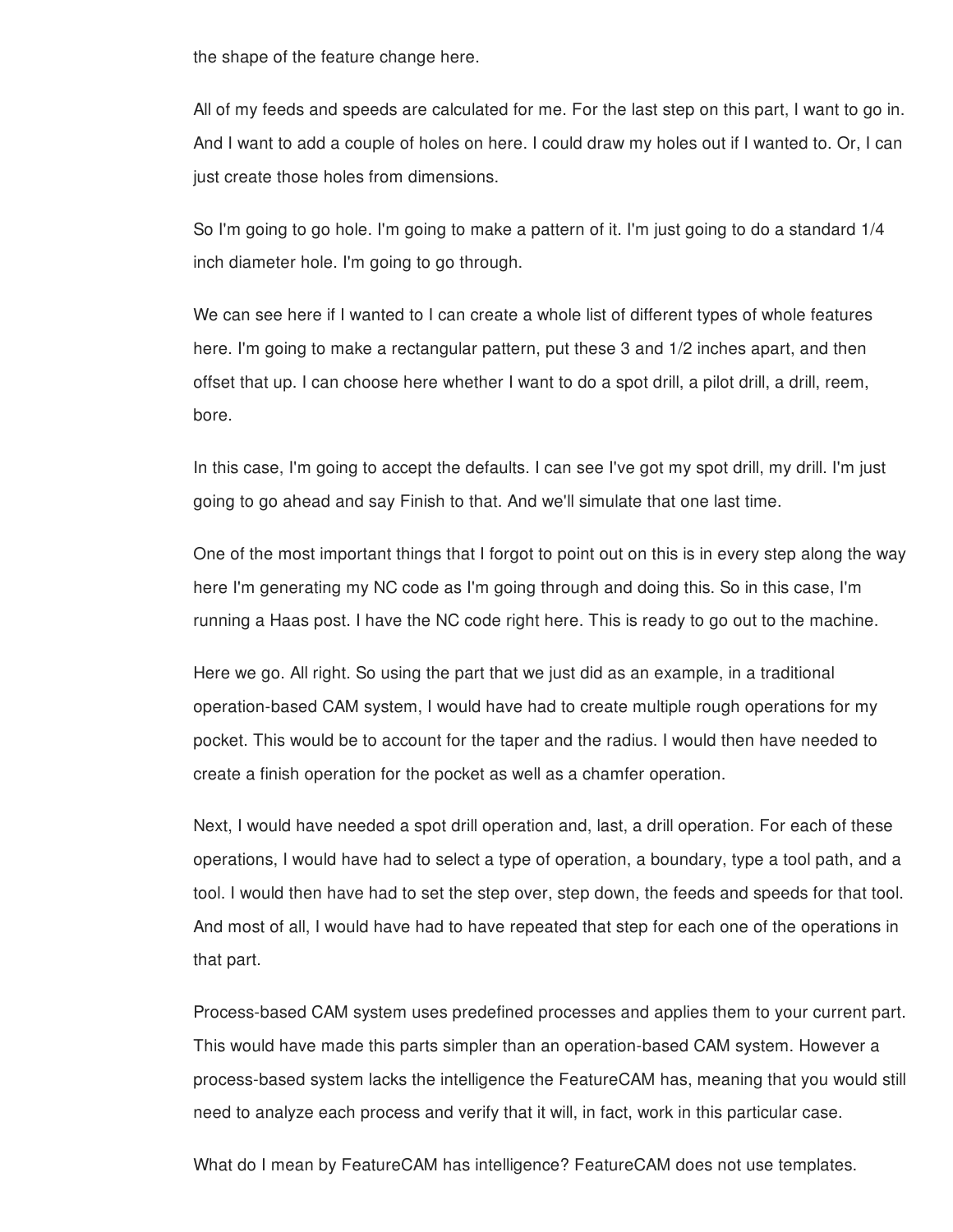Instead, it uses a list of common parameters.

These parameters have defaults set out of the box to allow you to get up and running right away. But they're also completely customizable, so you can modify them based on your preferences. By using this approach, we're able to adapt to each feature ensuring the best practice every time.

We've learned about features and what it means to program using features. Next, we'll see how we're able to expand on this concept using feature recognition. Feature recognition is simply the ability of FeatureCAM to recognize these normal machining features from surface and solid models.

This coupled with FeatureCAM's automation allows for faster programming times than can be achieved with traditional CAM programs. There are two types of feature recognition available in FeatureCAM, automatic Feature recognition and interactive feature recognition. Automatic feature recognition is an option in FeatureCAM that allows a user to automatically recognize features from a solid model.

Automatic feature recognition it greatly reduces programming time. This allows the part to get to the machine faster, which reduces the overall cost of producing the part. Interactive feature recognition is FeatureCAM's tool that allows users to interactively recognize features from surfaces or solid models during the programming process.

Rather than just allowing FeatureCAM to fully recognize-- sorry-- and create features on its own. The user assists FeatureCAM in programming by defining the type of features they want to cut and the surfaces they want to make up these features. FeatureCAM then uses that information to create the feature including boundaries, tool selections, feeds and speeds, step over, step downs, et cetera, necessary for successful machining of the feature.

I am going to take the same part. And I'm going to go through, and I'm going to program this with both AFR and IFR to show the differences. So looking at this part here, I'm going to turn off my grid points.

I have my stock already created. I've got my set up there. And I have a model that I've imported that is the part. Again, going back to my steps, I can then skip down.

Because I'm using AFR, I don't need geometry. I don't need curves. I can go straight down here to AFR. AFR does have different options on how I want to create this.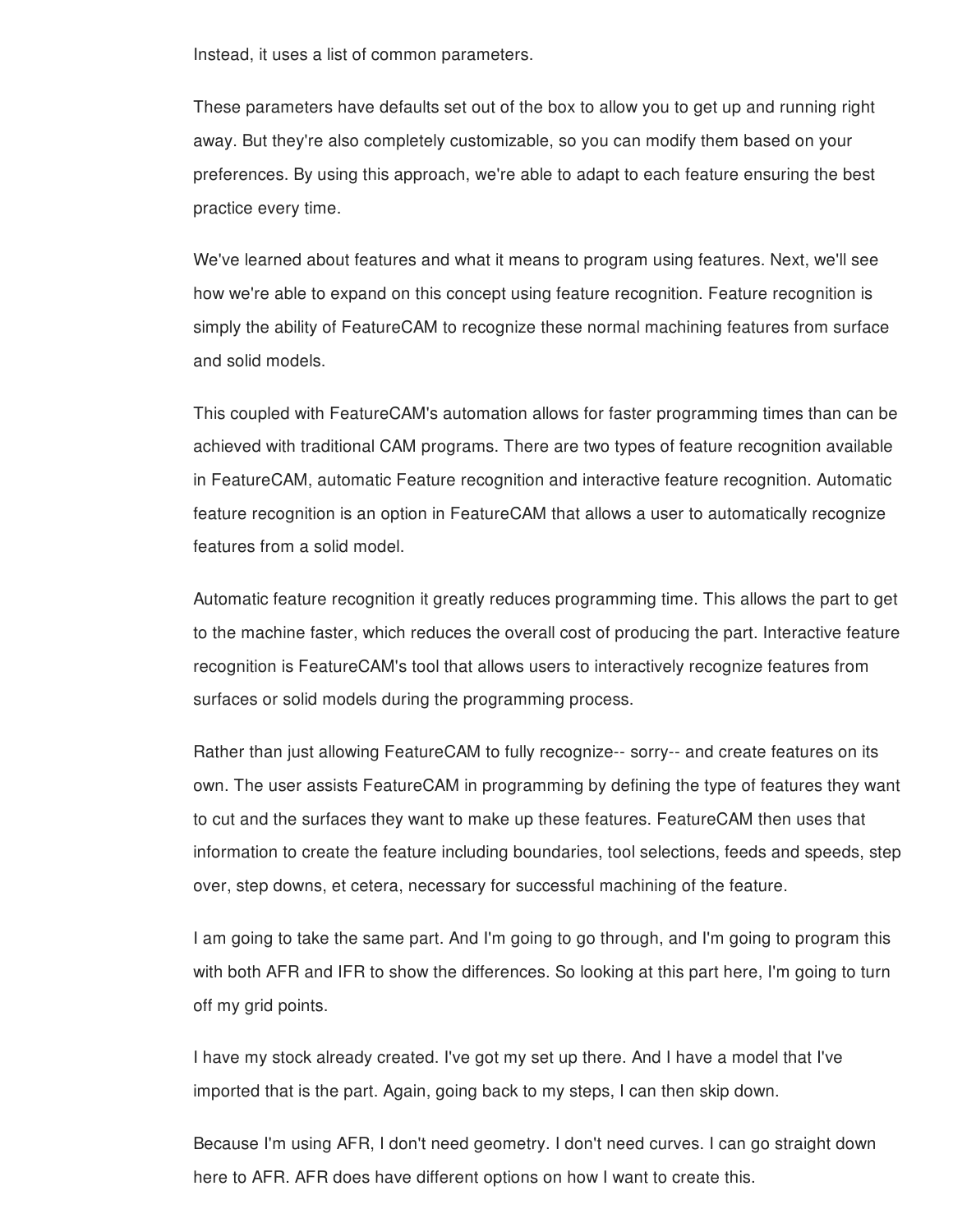In this case, I'm going to keep all the defaults. We can see it's identified a bunch of features. I could pick and choose which ones I want. And I'm going to accept all of them and just say Finish.

I program this or run the simulation here. I'm going to see FeatureCAM has programmed this part complete. I go over to my NC code. I can see that I have the code there. And this is ready to go out to the machine.

Now, if I had one of these parts, I'd probably be perfectly happy with this. If I'm going to do 1,000 of these parts, I may want to try to customize this and go in and program it exactly to my liking. What I want to point out here is look at the machining time. Currently, this took 21 minutes 50 seconds.

You guys remember that for me, because I am likely to forget. All right. So I'm going to go through, and I'm going to undo this. OK. So I've undone that. I have no operations here.

And I'm going to go through, and I'm going to run IFR and program this exactly how I want. First thing I'm going to do is I'm going to create a face feature. I'm going to go ahead and say Finish and Create More, which will keep me in the wizard here.

Next, I'd probably go in and create this pocket. I'm going to do that. I'm going to extract it with feature recognition. I'm going to use automatic recognition, which will go through, analyze, and find all the pocket features. Just got the one, I'm going to select that, say Finish.

The next step is I want to create my side features and, again, extract those with feature recognition. It finds all of my features. You'll notice it doesn't find this one. That's OK. So now I still need that one feature.

I'm going to come back in there. And we have several different options. I've got five different ways that I can find these features. So this time, I'm just going to select side surfaces, grab the surfaces I want, add that in.

And now, I've got that programmed as well. The last step I need to do is I need to create all my whole features. I'm going to do a whole, extract of feature recognition. I'm going to find all of those, including my counter-bores, select those. And we'll finish this part.

Run that simulation again. I can see all my feeds and speeds have been selected. My tools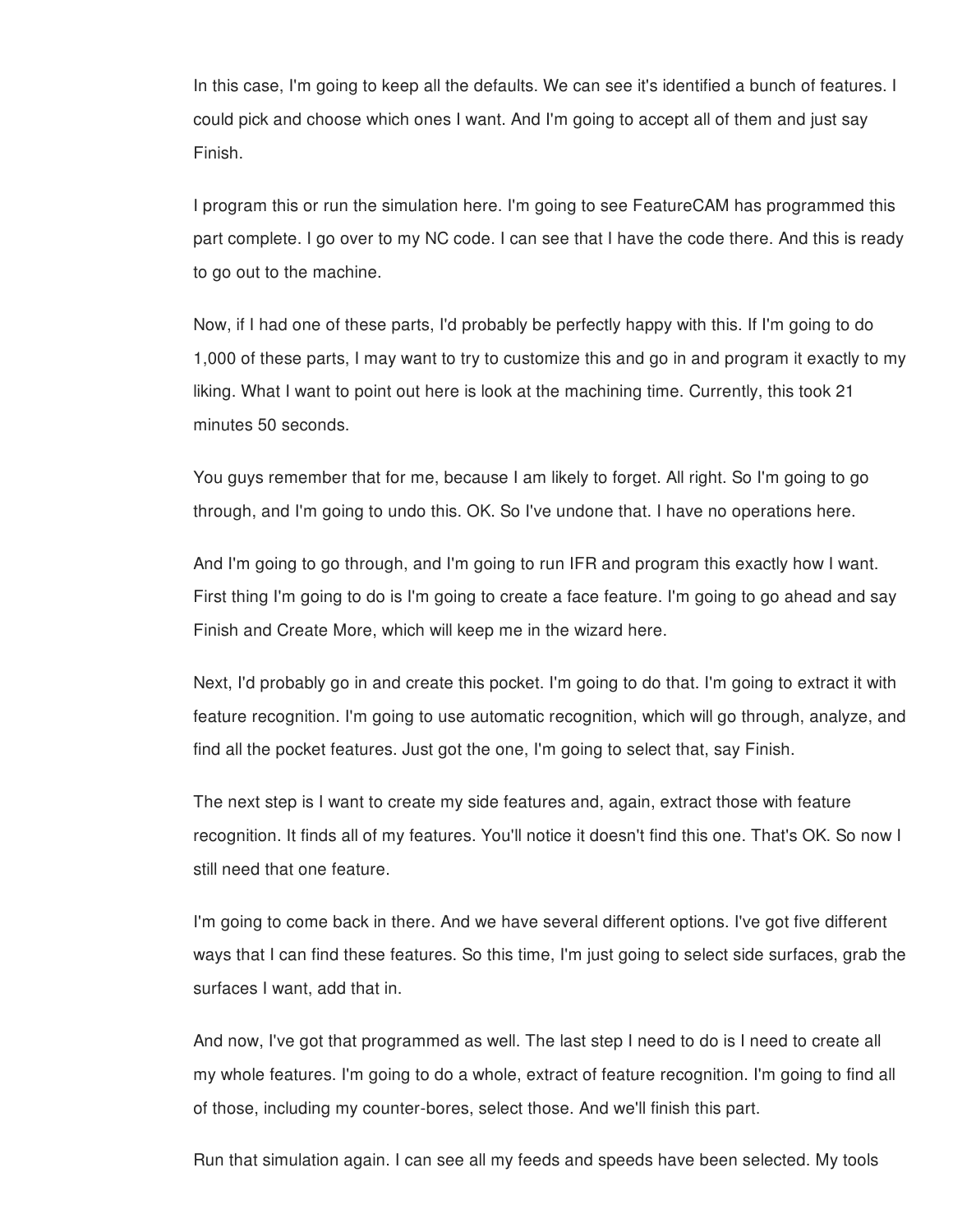have been selected for me. And I've got this part cut. Only this time, it's cut exactly how I want it.

Now, you might notice there's one more change I want to make. My center drills, I've got center drilling going on up here, again here, and then down here. This is due to an option that I have set. So if I come over to my automatic ordering, I can see that I've got it set to higher operations first.

That means that all these drills are going to happen before these ones and these ones. If I just turn that off, everything gets reordered. Simulate that one more time. And we're going to see that now it's exactly how I want it, all of my spot drills happening at once.

The best part if I look at the details, by taking just a couple of minutes to program this exactly how I wanted, I cut that down from 21 minutes 50 seconds down to 12 minutes and 15. So we almost cut that run time in half.

The last thing that I want to do on this part is I want to verify on the machine that this is going to work. Before doing that, I need a vise. I need something holding onto this. I'm going to grab a Kurt vise. I'm going to add some parallels in there and import that and.

I get some messages, because my file is set to read-only. It brings that in. It positions my part. And now I can go through, and I can run my simulation on the machine verifying that this is, in fact, correct and this is going to cut right. It's important that I'm able to identify this now and identify I'm not going to smash into my vise before I get out there on the machine and use up that time that, you know, I'd like the machine to be running.

So as we have seen, FeatureCAM utilizes feature-based programming. Because featurebased programming uses a set of customizable parameters, the same concept can be applied to turning and turn-mill parts. FeatureCAM has the ability to recognize features from surfaces and solids in turn and turn-mill just as it does in milling.

This allows you to program your parts the same way every time, the same expected results, since you will be using the same smart settings every time you program. To demonstrate this, we're going to look at two different turn-mill parts. As I program these parts, notice how your turning features will be made the same way and give you the same expected results. Also, notice that when we program the milling features for use on a turn-mill application, those milling features will give you the same expected results that you've been seeing in your milling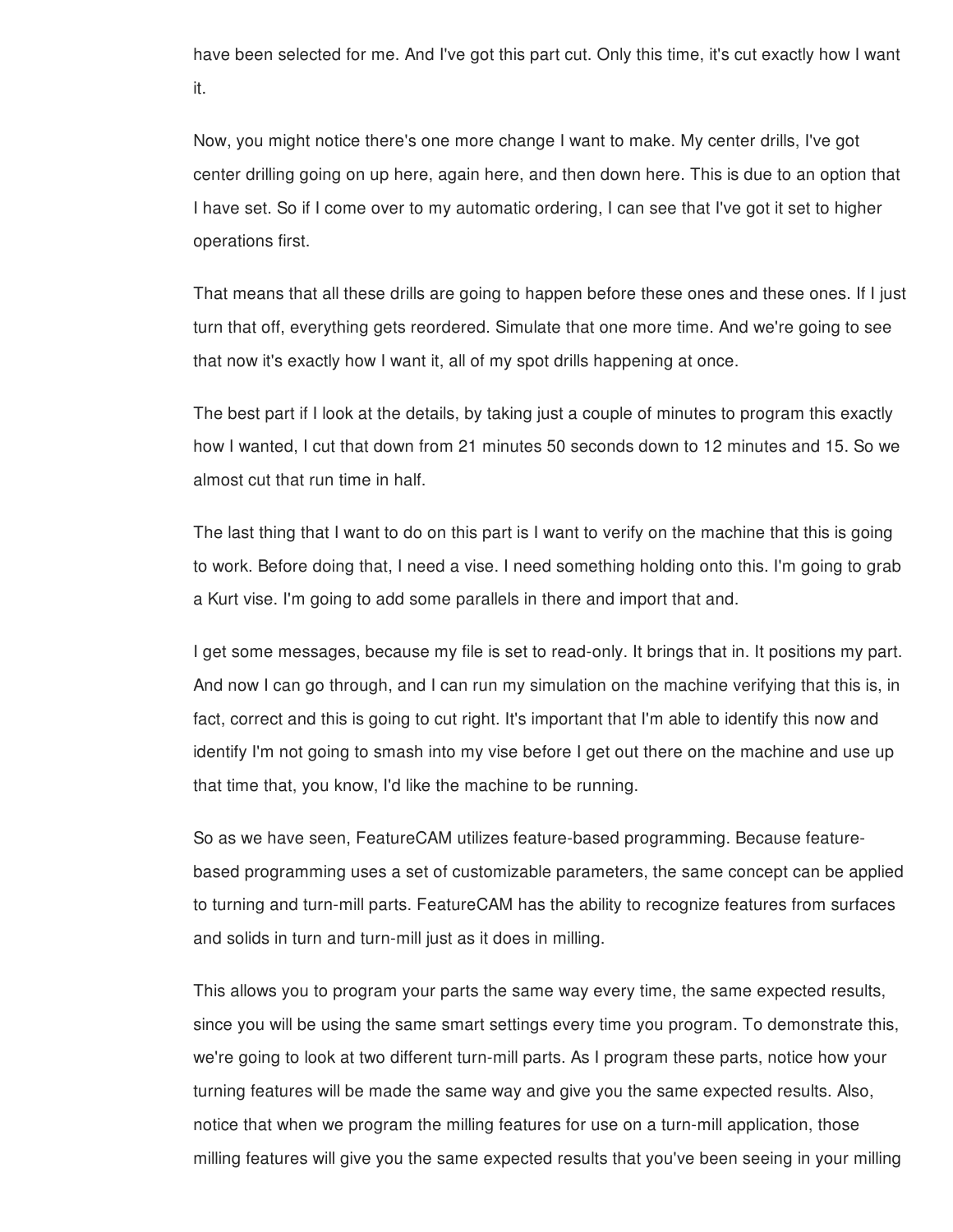## examples.

I'm going to close a couple of these parts here. We're going to look at this one right here. Now, in this part, I've got two different set ups. I'm going to start here on the first set up. And we're going to turn this profile. We're going to face this, do the milling stuff.

And then on the backside, we're going to flip it over, face it, groove this. And then I'm going to break all the edges on it. so start, and let's set up one. I'm going to create a turning feature and do the face first.

It's going to find my outer diameter based off of my stock material. And, again, I will just finish that. For the next step, I want to create my turning. I'm going to do from a curve turning.

And I don't actually have my curve yet. So if I just hit this curve chaining, I can come in here. And I can pick what sections of this I want to cut. That's the section I want to do my turning on.

I'm going to do a rough and a finish. I'm going to say Finish and Create More. I've got all of my turning done. Then the next step is I'm going to mill the outside profile of this. And then last, I'll do the holes.

I'm Going to find a side feature. I'm going to extract this with feature recognition. And I'll just choose automatic. It finds that side there. If I'm happy with that, I select that. Say Finish.

The last part are the holes. So I'm going to go create my holes. And, again, I'll find all of those, finish that out. Let's do a machine simulation. And let's verify that this looks correct up to this point.

I've got my part in there. And I'm able to verify with all these drills that are sticking out, that they're not going to run into my jaws. They're not going to hit my chuck or sometimes even the shrouds of the machine. I can verify that right here in the software.

So up to this point, we're looking good. Let's go to our second set up. And I'm going to create the face feature. And then, like I said, I'll do this groove, and then break all the edges.

I'm going to do a turning. I can increase my thickness here, 0.00220. I want to do a rough end to finish, and then do that groove feature. Again I don't have a curve for this feature yet. So I'm going to go in. I'm going to define that while I'm in here.

FeatureCAM is going to find the tool that it thinks is the best fit for me. We'll finish that out. And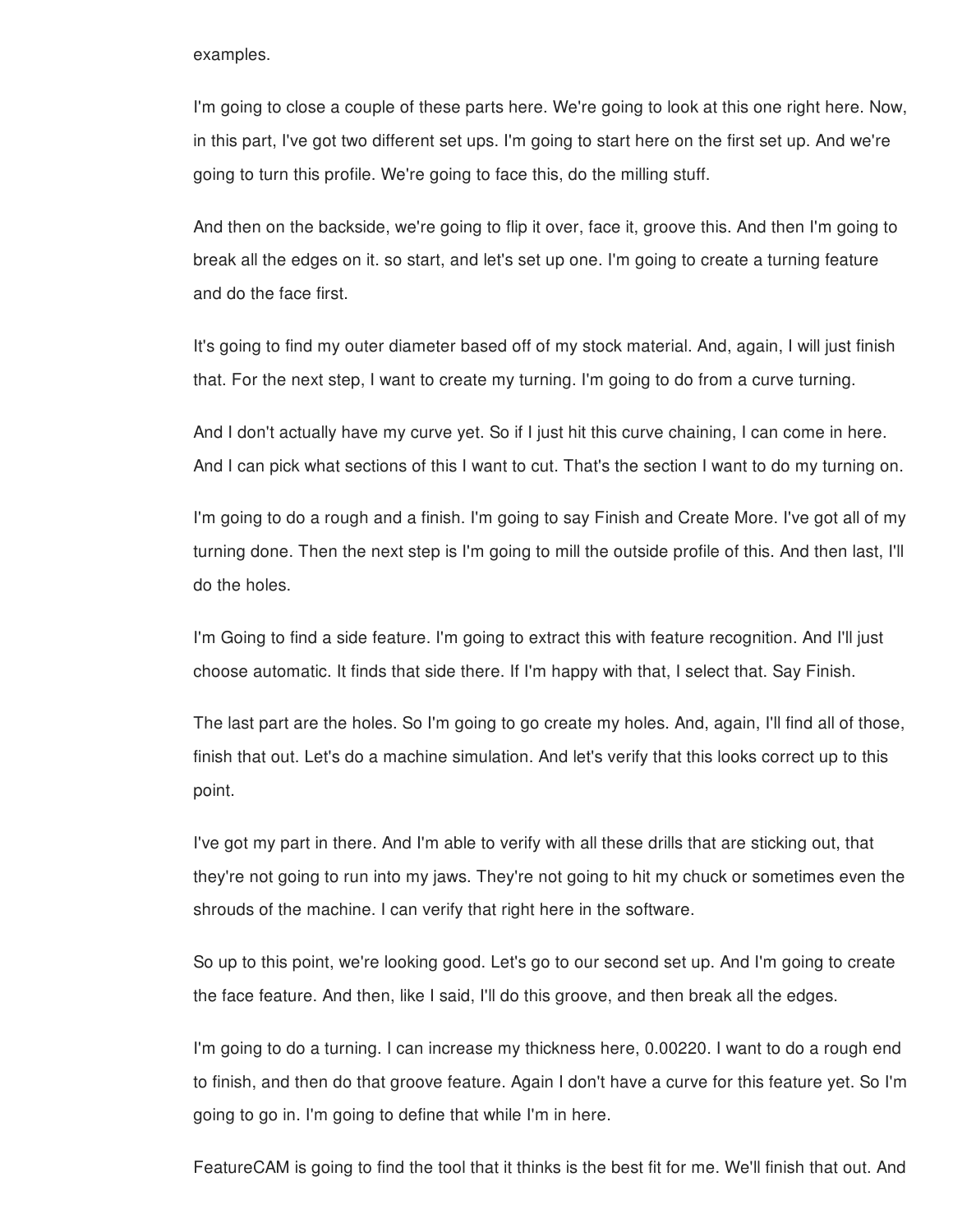then the last part is doing the chamfer around it.

So I'm going to do that as it turn-mill feature. And I'm going to find all of the chamfers automatically in this. And it's found them all. I want to modify.

Currently, it's set to 0.0050. So I'm going to change that, make that smaller, 0.0010. And then also I want to find the holes as well. So I'm going to uncheck to exclude the small diameter stuff.

And then we'll select all of those and finish. So I believe at this point I'm done. However, if I run, I'm just going to do a 3D simulation here. If I run the 3D simulation, we're going to see that there is one thing that I overlooked.

As I come around and I face this off, I can see that in my first operation when I did that side feature, I didn't cut down deep enough. Being able to simulate both the first and second set ups at once, I was able to identify that. I'm going to go into my side feature. And on my depth, I'll just add in 0.0030. Go a little bit deeper on that. If i rerun that simulation, we should now see that I've solved that issue.

I've got a small gouge there. And there we go. And that small gouge was detected, because of the rapid withdrawal move. There's a setting I could change in there to have it not wrap it away from the part like that.

There's our finished results. Now, I want to also show I went through, and I created set up one of this using IFR. If I delete all of those features, instead I'm going to create this with AFR just to show, again, that I can create these items and get a very similar result.

So I'm just going to find set up one, select everything except for this bore. It wants to do the small hole here as a bore. And where it is small, I don't need to do that.

Let's just go ahead and turn off our second setup. We just want to focus on that first one. And I can see that running AFR, again, I'm able to get almost the same results. The only difference is the order is just slightly different than the way I programmed it.

For the next part, we're going to do this part here. And this part is going to utilize a B axis turnmill machine. It's going to get a bit more complex in there. We're going to do a lot more different types of features. But, again, we're going to be able to see that it's done in the same manner.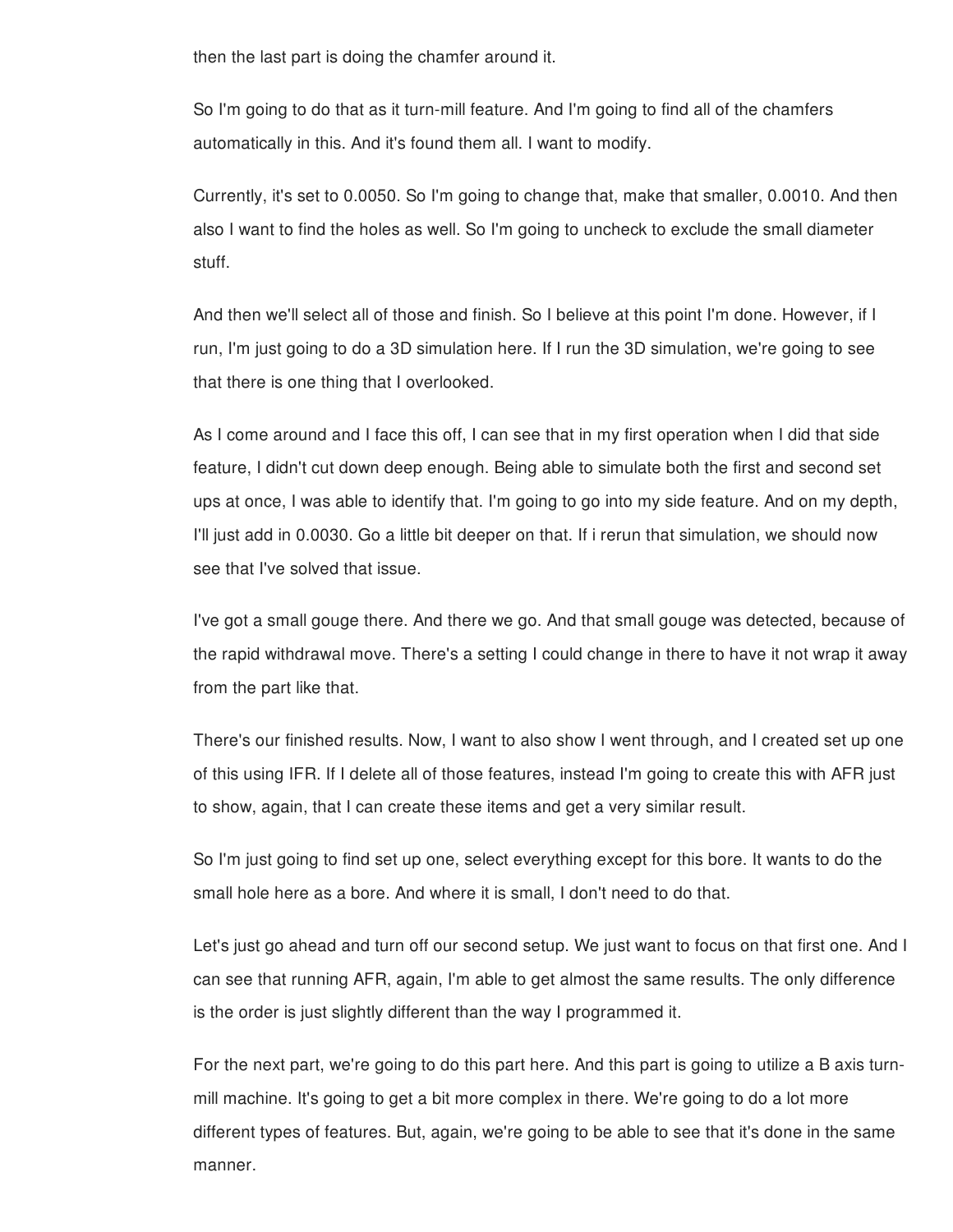So if I open the actual part itself, I have here created. Let me show my solid. OK. And on this one currently, I've already got this programmed. I want to actually run this on the machine. So you can see how I'm cutting it. And then we're going to go through, and we're going to duplicate this result.

We've got all of our features there. We transfer to the sub-spindle. And we're facing the back of that off. At that point, FeatureCAM's going to rerun the first, the main, spindle to verify that while that part is in the sub-spindle, the head of the machine isn't going to come through and crash into the back of that part. Let's go ahead and program this from the start.

So I've got one here. The only operation I have is on my second setup, I left the face feature. I deleted out everything else from this part. We're going to go through this on set up one. And we're going to program everything.

So I want to start. I want to do all of my turning operations. I'm going to do a face from dimensions. Again, it's going to find my diameter. I'm going to change my thickness here. And I'm going to do just a finish pass.

Next, I want to turn my profile. I think I actually do have a curve in this case. I do. OK. We'll go ahead and use that existing curve. And on this one, I do want to do a rough and a finish.

Let's go ahead and finish that. And let's do a quick 3D simulation. We can verify that looks correct. In a machine simulation, I can go through. See that? Verify I'm not hitting against my jaws.

Now, I want to go in, and I want to create my milling features. I'm just going to hide my stock, get that out of the way, hide some of my features. I'm going to start by doing these face features here.

I'm going to do these as a face. And I'm going to extract these with feature recognition. I can easily identify which angle my tool is sitting by selecting the surface here. And then we'll add that in. Well, notice I've got 0.00850 of material thickness there to take off.

So I'm going to want to do a rough and a finish in this case. I'm happy with this 2 inch face mill. I will go ahead and accept that.

Now rather than recreating this, I'm going to go through, and I'm going to pattern it. I'm going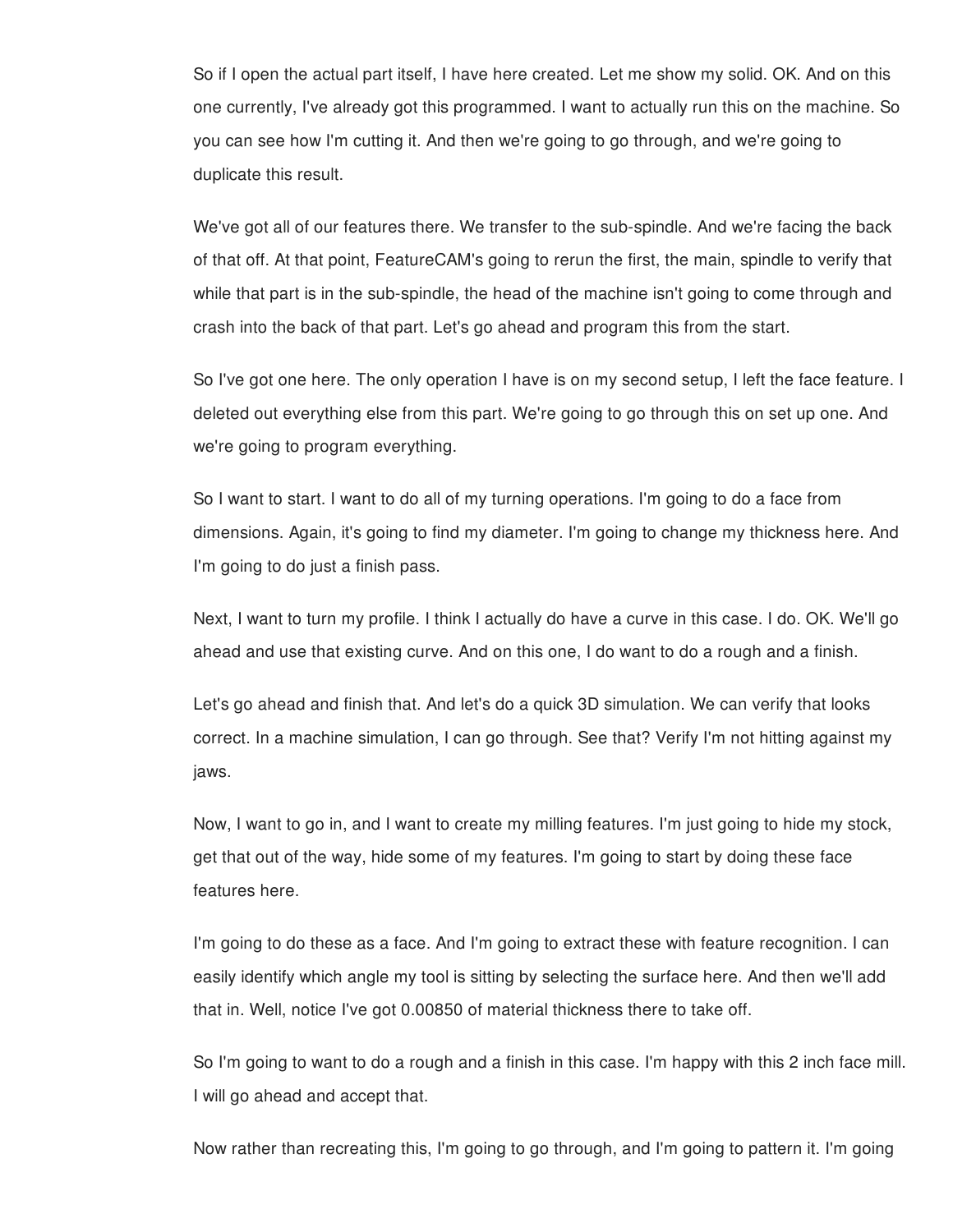to create a patterned feature. I've already got that face selected. I'll just do two of these at 180 degrees and Finish.

The next step, while I'm there, I'm going to go through, and I'm going to create these pocket features. So from a curve, I'm going to do a pocket. I don't have to repick my angle. Because I already picked that on that previous one.

And it's going to go through, and it's going to find all the pockets that are at that orientation. Go ahead and select that one. And I will pattern that one as well.

I think the next approach I'll take is I'm going to come after these side features here that make these counter bores. So doing a side feature, I'm going to select a new surface now for my tool path orientation or my tool orientation. And if I select automatic recognition, we're going to see I don't get the results I want.

The reason for that, my drills come through. And they break into these surfaces. And it's confusing FeatureCAM on that. Again, no worry. I'll just select my side surfaces. I'll select the surfaces that I want to use.

I could do these one at a time. But I'm going to actually go through, and I'm going to create both of them at the same time. This allows me to, when I make any changes, I'm going to affect both of them. Where they're the same geometry, I want this to apply to all of it.

Now, once again, I will pattern those around the diameter. The next step I want to do is I want to create the side feature that goes around this hex shape. I'm going to do that from the face of the part-- there's a few different ways I could do it.

Assuming I don't have y axis travel or enough travel, I can't face these. And so, again, we'll go from the face of the part. I'm going to do a side feature. I'm going to tell it that it's along the z axis.

And if I pick automatic in this case, what I'm going to find is that it creates each one of these as individual features. While this would work, that's not the behavior I want in this case. So I'm going to use another method. I'm going to use this horizontal section.

And I'm going to go in here. And I'm going to select where I want the top of my feature to be, and then where I want to slice this model. And what this will do is it will slice my model at that location. And then it's going to project my geometry. It looks like I actually missed my slice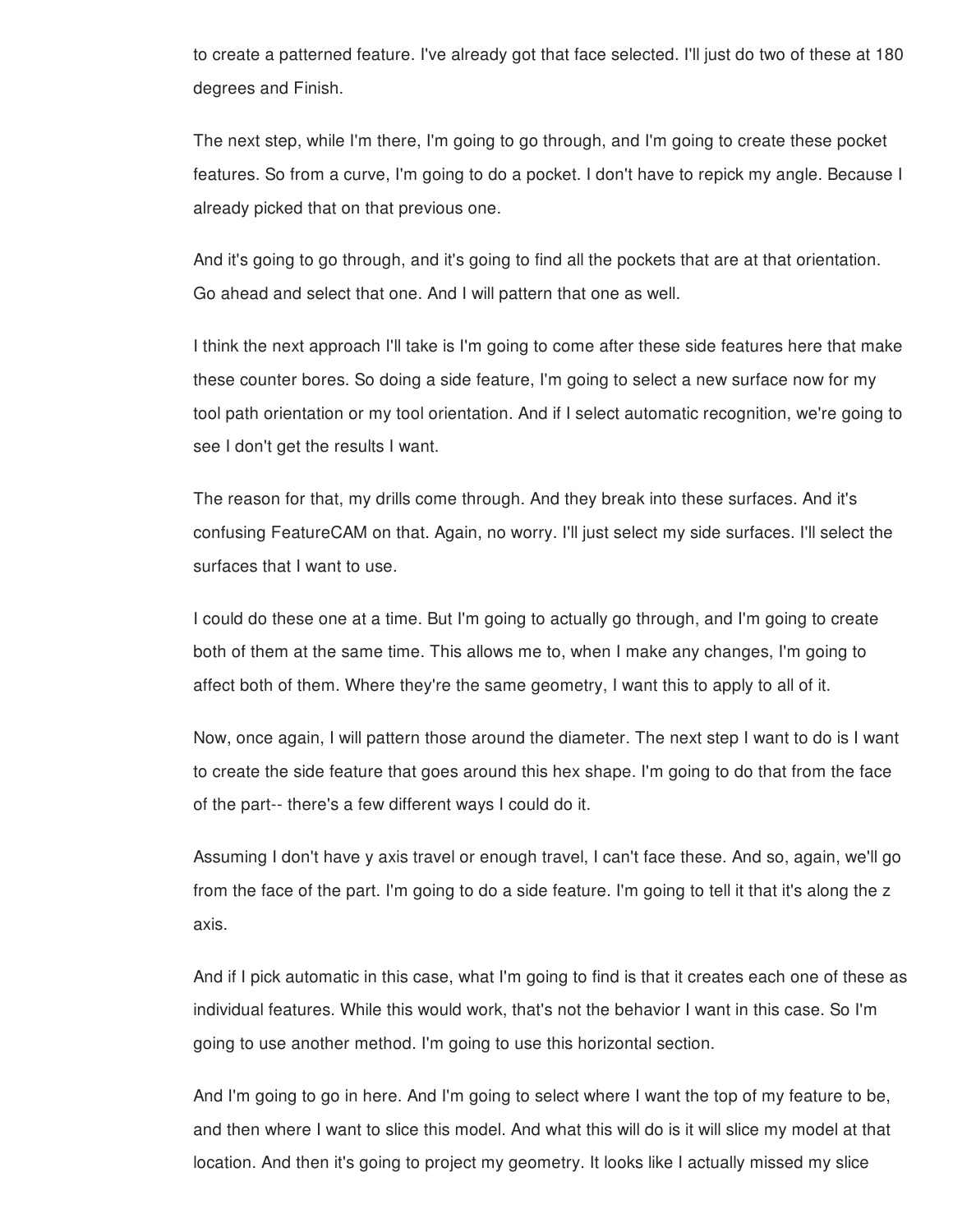## location.

It's going to project geometry here. And I can go through and create my curve based off of that geometry. So I have a lot of different ways that I can achieve what it is I'm looking for. Select where I want the bottom of that feature to be.

And then I'm going to make a couple of changes. In this case, there's not a lot of material to remove. I don't want to rough it. And it's going to do a semi-finish into finish. And I'm not going to ramp on that.

The next operation I have is I need to create all my pockets around the outside diameter, and then I need to do all my whole features. I'm going to create pockets, extract the feature recognition, choose my orientation. We'll go back to automatic and select that pocket.

Like we've seen, rather than recreating each one, I will just go through, and I will pattern that. I'm going to do six of them. And assuming I don't know that angle, I'll just say 360 divided by 6. I preview that. I can see that looks correct. And I'll finish that.

Before I go through and do the holes, I'm just going to look at this. I'm going to verify that everything looks correct here. What I'm going to find is I've got a gouge here.

This gouge has happened, because I have told it to minimize tool paths. And I've done these pockets here on the face before I did this side feature. So let's move these pockets up there as well, really easy for me to go through and fix that. And it's going to move my side feature up here. And now, when I simulate it, I get the results I'm after.

The last step are all the holes around the part. I'm going to go through. I'm going to create all the holes that are on the face. It picks up all three of those. I'm happy with that.

I will finish that, and then do all the holes around the diameter. I'm just going to select automatic. And it will go through, and it will find all of those holes.

And it's also finding the counter-bores. Now, in this case, I've already cut those. I just exclude holes with the diameter greater than 1/2 inch. I can control that and tell it to just find the holes.

I've got that. Let's do a final simulation. Actually before I do the machine simulation, let's look at this on a 3D simulation. And on the 3D simulation, it's going to go through. It's going to program this. And it's going to look like it's complete.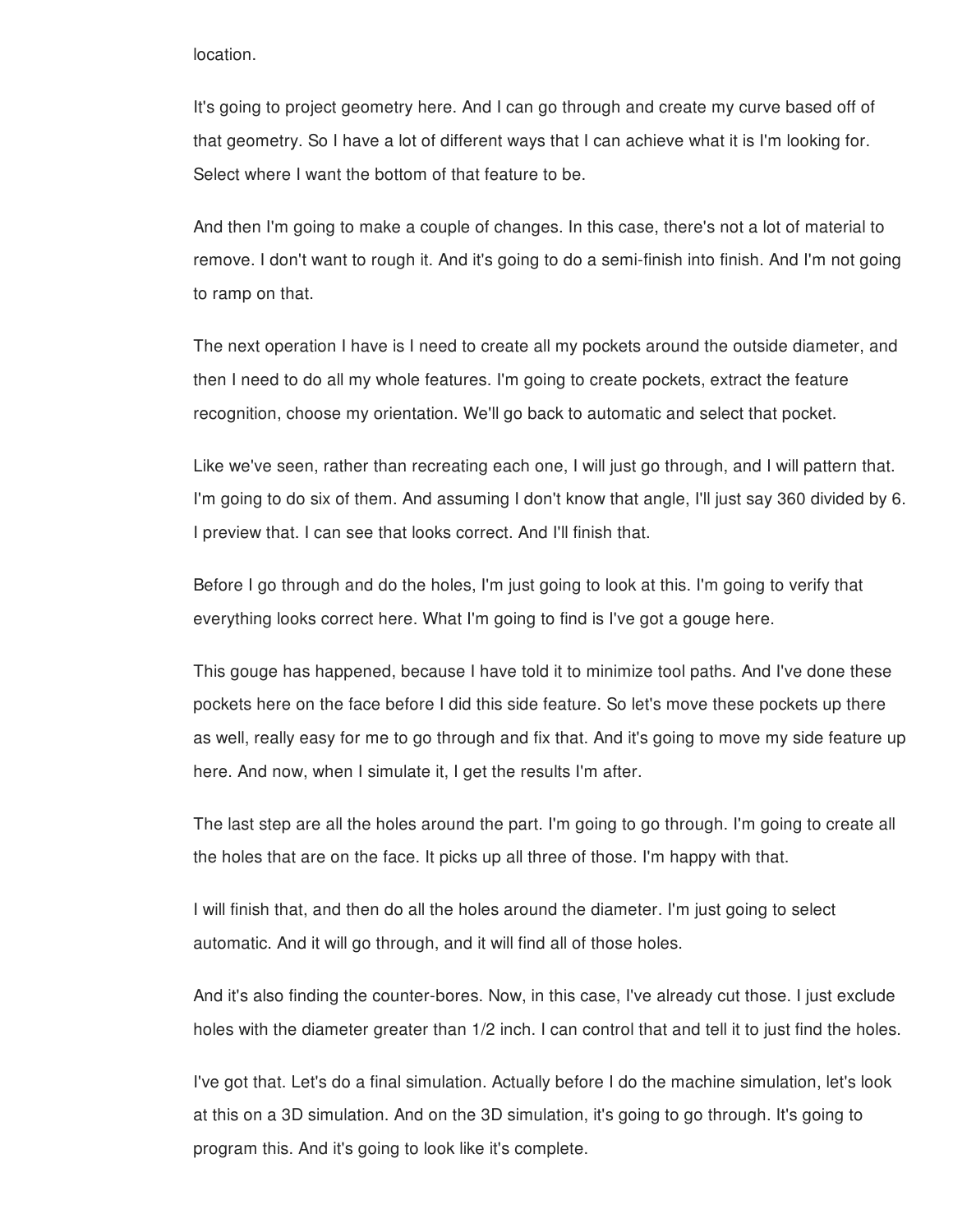Speed that up a little bit. So everything looks good. But as I run the machine simulation, once again, we're going to find that there is one step that I have forgotten to do. Once this finishes everything on set up one, it's going to come over-- ran it too fast. And it faces the part on the second setup, which is our sub-spindle.

But I haven't put the part over there yet. So we need to get the part over there, so that we can do that face operation. I'm going to go in to turning. And FeatureCAM makes this really easy.

I just select Part Handling, tell it I want to transfer this, do a slug transfer over to the subspindle. Give it the distance I want to grab, how much I want to feed by. I've got control over how it's going to clamp, whether the spindles are going to orient or index or stop.

In this case, I'm going to select the default and just say Finish. And now, if we simulate this in the machine one more time, we can now see that we are cutting our entire part. And there we go. Yeah.

- **AUDIENCE:** Just on that one, you do have the turret. And on the previous ones you had, the [INAUDIBLE] that was something that you load in [INAUDIBLE] what [INAUDIBLE] all your tools in [INAUDIBLE].
- **JEREMY MALAN:** So that one, was a B axis machine. So it essentially has like a milling spindle for the upper turret instead of an actual turret on it. So it depends on which machine you're using on the configuration you're going to see there.
- **AUDIENCE:** OK.

**JEREMY MALAN:** OK. So by now, I hope that you have a good understanding of how FeatureCAM works and what the benefits of FeatureCAM are. In addition to the standard FeatureCAM functionality, we also have an advanced programming interface that allows custom functionality and applications of the software. This can be used for many things.

> Some examples of things that can be done with this are set up sheets, custom geometry creation, custom tool path features, setting parameters to specific features, and many more. In general, this functionality is often used to automate things even beyond what the software does natively. Each of the items I previously mentioned are examples of functionality that we have already done in the software. And they do ship with it.

While I don't have time to show everything, there is one more example I want to show. And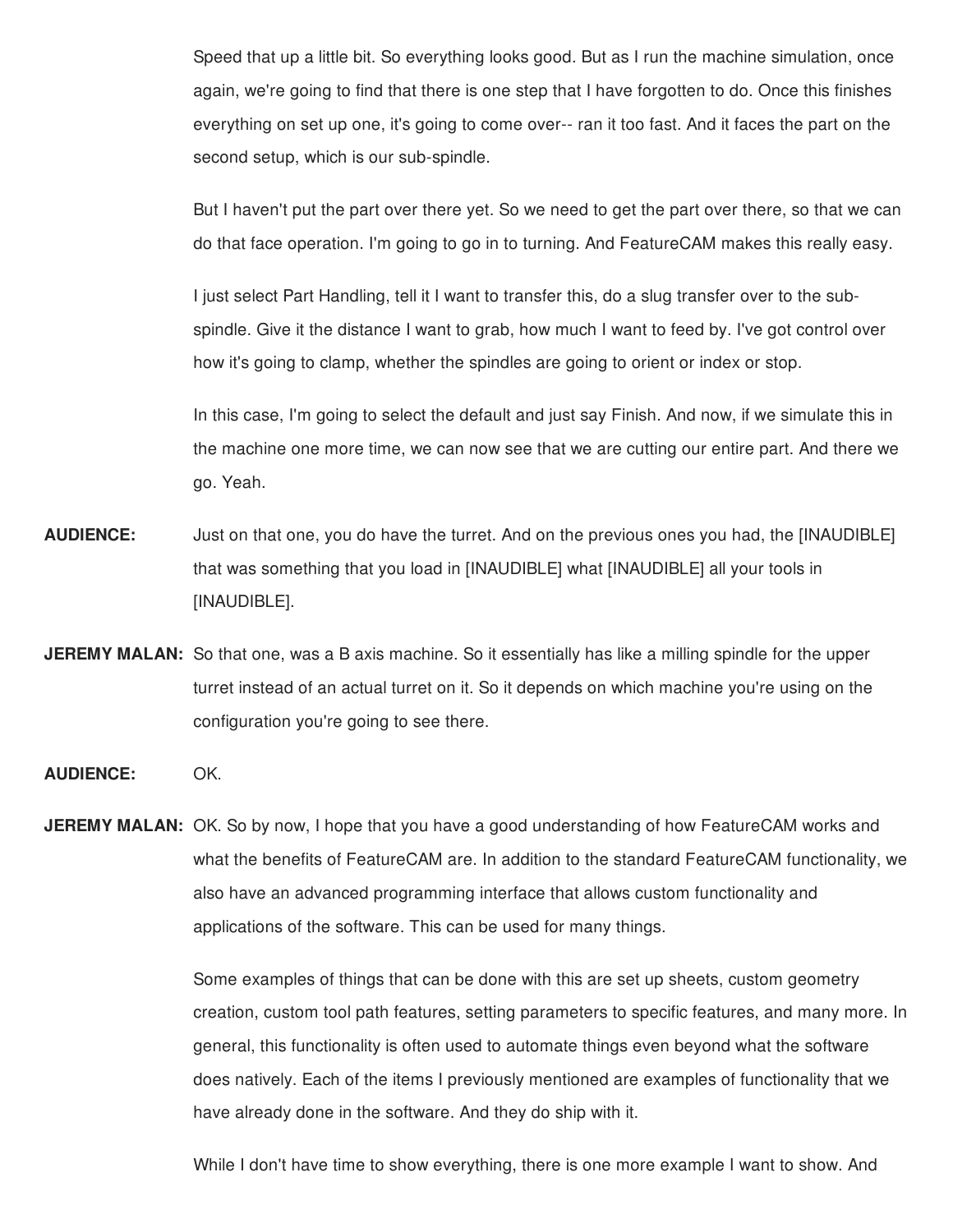this is a five axis part. On this part, I'm going to create the part that we see up there with just a few easy clicks.

Much unlike switching from PowerPoint to FeatureCAM. OK. So on this part, I have a five axis part. The part is supposed to be coming from a cast here. So I've got a solid that represents my stock. And then I have my part program here.

What I'm looking to do here is I want to program each one of these pockets that have that dark green floors on them. So selecting one of the dark green surfaces, I'm going to use a keyboard shortcut that will bring up this select by color.

Pick all the dark green surfaces there. And then I've got a button here. And this button is going to go through when I hit that, and it's going to create a set up at each one of those orientations. And then it's going to identify those features.

What it's looking for specifically is pocket inside features. So it takes a second to calculate. It will go through. And it will create all of these. And shortly, we will see them in our operation list.

So I now have all of my features minus my holes. If I go ahead and run a machine simulation, I can look at this. And I can verify that everything looks correct.

So it's roughing each one of these. It's doing the finish passes on everything. And there's one thing once this completes that I want to show you that I'm going to go in and modify. While I have cut this whole part complete, when I was roughing all these pockets out, I'm roughing right to the finish depth of the pockets.

In some cases, that's fine. In this case, the surface finish on the floors of these pockets is important to me. And I want to make sure that I'm finishing those with a separate pass. So I'm going to go in, and I'm going to go into my machining attributes.

These are kind of the brains of FeatureCAM. This is how FeatureCAM automates everything for us. I'm going to go into my step overs. And on bottom finishing, I'm just going to tell it I want to finish the bottom.

It's going automatically modify every one of my pocket features all at once. And now when I simulate this, I'm going to see that it leaves material there.

And my finishing tool comes in and finishes the bottoms of all these pockets. So are you able